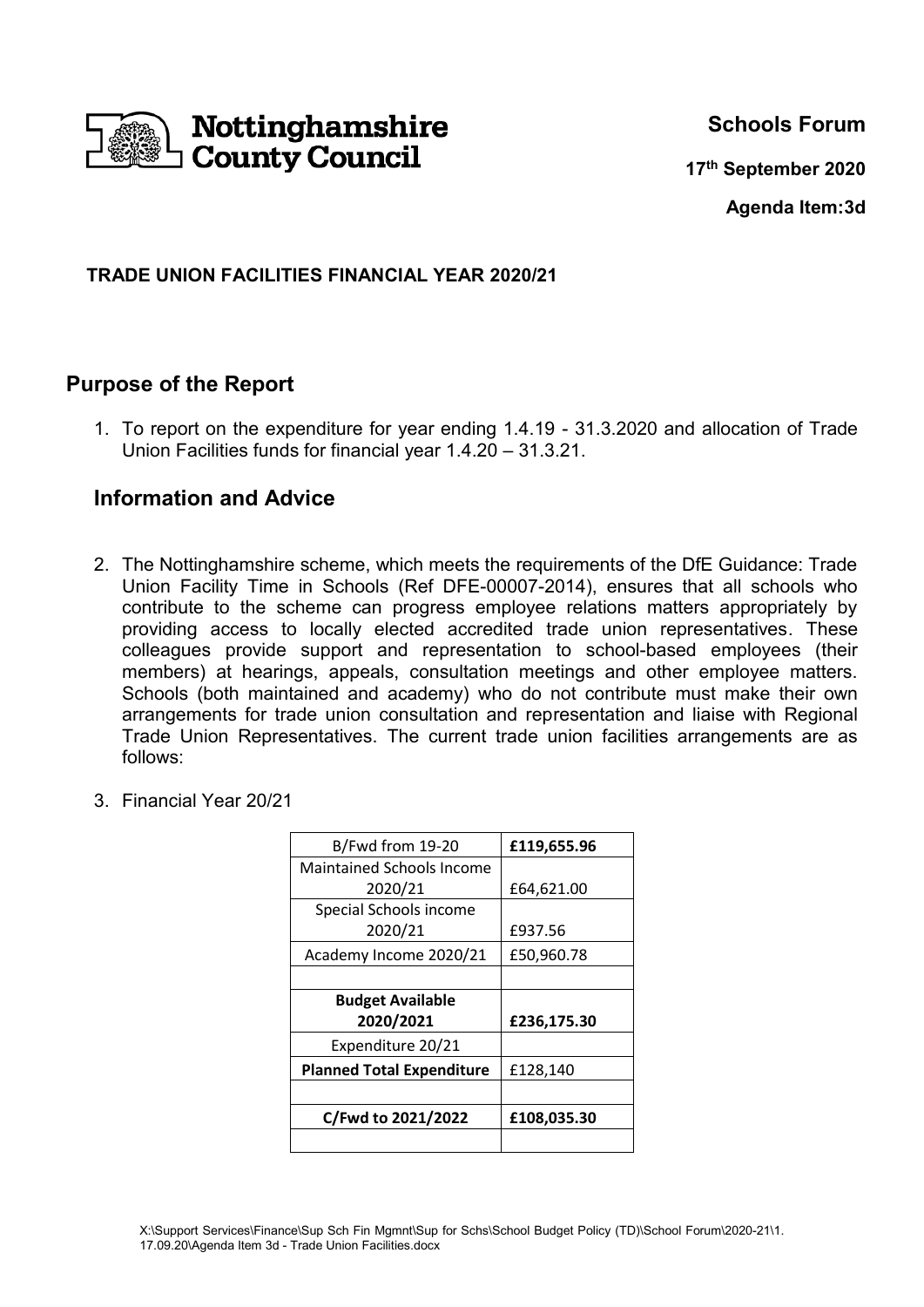- 4. Owing to the recent covid 19 pandemic, there are a number of academy schools who have not yet confirmed their intention to join the scheme for the current year 2020/2021.
- 5. The allocation of funding to Nottinghamshire schools employing accredited trade union representatives who were supported through the scheme for the financial year ending 31.3.20 is summarised in **Appendix A**
- 6. All trade unions were asked to provide their current membership information to use as a basis for the distribution of the budget for 2020/2021. However, this has been interrupted by Covid 19 and therefore the planned allocation of £128,140 for 2020/2021 has been made on the historic % formula as detailed below:

| <b>Trade Union</b> | % Allocation | £ Allocation |
|--------------------|--------------|--------------|
|                    |              |              |
| <b>NEU</b>         | 34.4         | 44080.16     |
| <b>NASUWT</b>      | 28.9         | 37032.46     |
| <b>NAHT</b>        | 7.5          | 9610.50      |
| <b>ASCL</b>        | 4.1          | 5253.74      |
| Unison             | 22.4         | 28703.36     |
| <b>GMB</b>         | 2.7          | 3459.78      |
| <b>Total</b>       | 100          | 128,140      |

It is proposed that more work be undertaken on a distribution formula in order to consider future options based on current membership numbers. Further discussions with the relevant trade unions need to take place.

- 7. In order to allocate the above funding for 2020/21, the attached letter **Appendix B** was sent to the named secretaries of the recognised trade unions on 24 June 2020 (sample letter sent to GMB attached) with a request each union name their representatives, allocation of funding based on FTE and their schools by 20 July 2020.
- 8. All maintained schools, including maintained special school are members of the scheme in 2020/21 generating a total income of £66,796.89 (£66,796.89 plus £1141.92 Maintained Special). There are 71 academy schools buying into the scheme generating an income of £51,025 for the current financial year 2020/2021 so far.
- 9. The team continue to keep the administrative procedures under review to reduce bureaucracy. It is important to note that trade union representatives funded by the scheme may only undertake trade union work in Nottinghamshire schools who have paid their contribution into the scheme. A detailed list of schools has been circulated to the trade union secretaries and updates will be provided throughout the year in case of any changes. Maintained school income is automatically transferred into the budget and all academy and special schools have now been billed. A budget reconciliation check will be undertaken in the autumn term to ensure all income is accounted for.